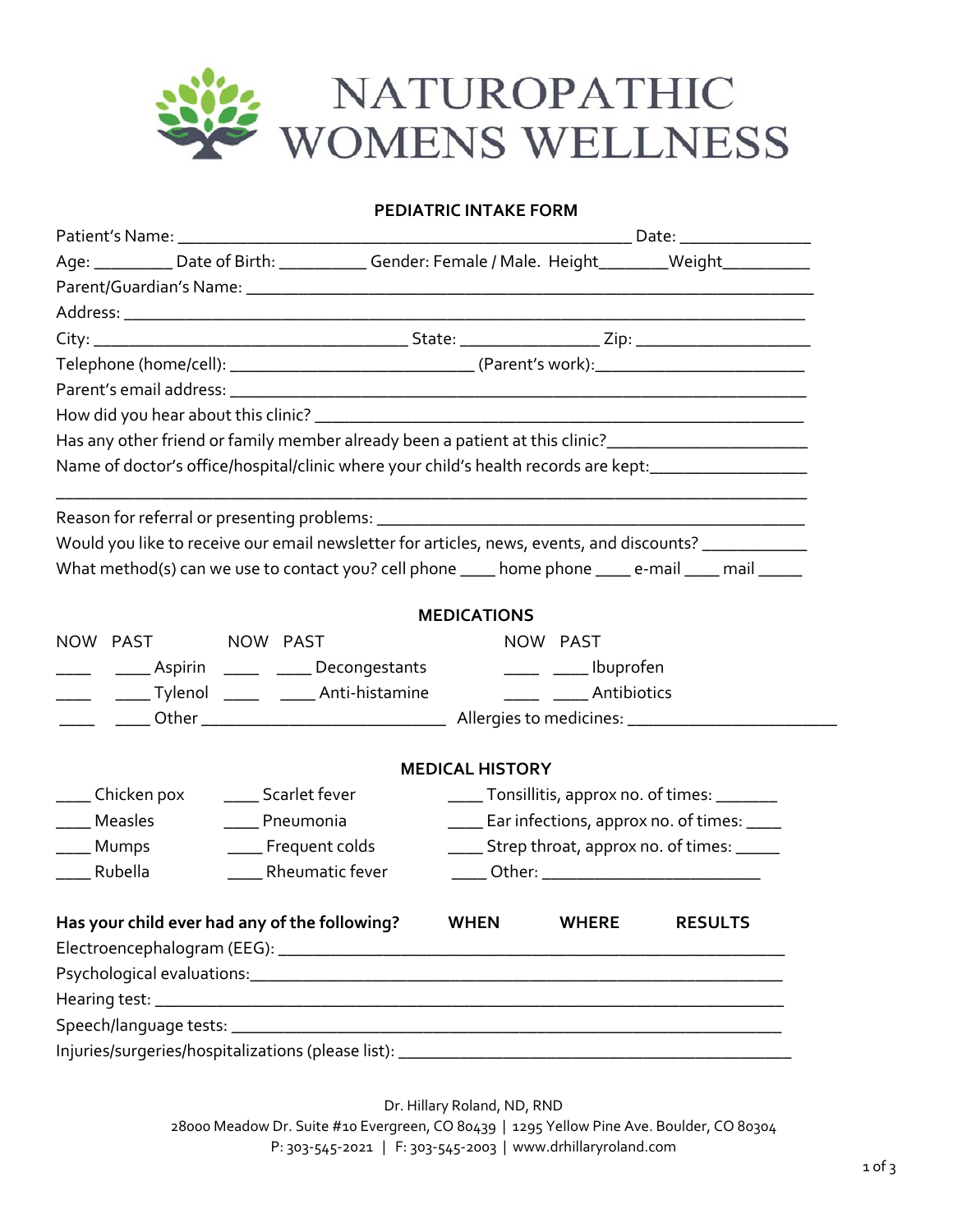

|                                                                                                                |                                                                                                                                                                                                                                                | <b>IMMUNIZATIONS</b>        |                                |                       |
|----------------------------------------------------------------------------------------------------------------|------------------------------------------------------------------------------------------------------------------------------------------------------------------------------------------------------------------------------------------------|-----------------------------|--------------------------------|-----------------------|
| <b>MMR</b>                                                                                                     | <b>DPT</b>                                                                                                                                                                                                                                     | ____ Chicken pox            | Others:_______________________ |                       |
| <b>Measles</b>                                                                                                 | Diphtheria                                                                                                                                                                                                                                     | _____ Small pox             |                                |                       |
|                                                                                                                |                                                                                                                                                                                                                                                |                             | Adverse reactions: Y/N         |                       |
| Mumps                                                                                                          | <b>Tetanus</b>                                                                                                                                                                                                                                 | H. influenza                |                                |                       |
| Rubella                                                                                                        | Polio                                                                                                                                                                                                                                          | $\frac{1}{2}$ The flu       |                                |                       |
|                                                                                                                |                                                                                                                                                                                                                                                | <b>FAMILY HISTORY</b>       |                                |                       |
| Heart disease                                                                                                  | ____ Hypertension                                                                                                                                                                                                                              |                             | _____ Cancer                   | Mental illness        |
| Diabetes                                                                                                       | Arthritis                                                                                                                                                                                                                                      |                             | ____ Allergies                 | ___ Osteoporosis      |
| <b>Birth defects</b>                                                                                           | _____ Tuberculosis                                                                                                                                                                                                                             |                             | Asthma                         | Other $\_\_\_\_\_\_\$ |
|                                                                                                                |                                                                                                                                                                                                                                                | <b>PRENATAL HISTORY</b>     |                                |                       |
| Mother's age at child's birth: _____<br>Mother's health during pregnancy:<br>____ Physical or emotional trauma | Previous pregnancies by natural mother, miscarriages, or complications? ____________________________<br>_____ Bleeding _________ Nausea __________ Hypertension ______ Diabetes<br>____ Cigarettes, alcohol, drug consumption ____ Medications | <b>Example 11</b> Illnesses | _____ Thyroid problems         |                       |
|                                                                                                                |                                                                                                                                                                                                                                                | <b>BIRTH HISTORY</b>        |                                |                       |
|                                                                                                                |                                                                                                                                                                                                                                                |                             |                                |                       |
|                                                                                                                |                                                                                                                                                                                                                                                |                             |                                |                       |
|                                                                                                                | Did you child have any of the following problems shortly after birth?                                                                                                                                                                          |                             |                                |                       |
| Rashes                                                                                                         | ______ Birth injuries                                                                                                                                                                                                                          | _____ Blue baby             | _____ Jaundice                 |                       |
|                                                                                                                | _____ Seizures ______ Cerebral palsy                                                                                                                                                                                                           | $\rule{1em}{0.15mm}$ Colic  | Fever                          |                       |
|                                                                                                                |                                                                                                                                                                                                                                                |                             |                                |                       |
|                                                                                                                |                                                                                                                                                                                                                                                |                             |                                |                       |
|                                                                                                                |                                                                                                                                                                                                                                                |                             |                                |                       |
|                                                                                                                | Breast fed: Y / N How long: ______________ Formula: Y / N Type (milk, soy): _________________                                                                                                                                                  |                             |                                |                       |
|                                                                                                                |                                                                                                                                                                                                                                                |                             |                                |                       |
|                                                                                                                | Age began: Sitting _________ Crawling ________ Walking ________ Talking ________                                                                                                                                                               |                             |                                |                       |

Dr. Hillary Roland, ND, RND 28000 Meadow Dr. Suite #10 Evergreen, CO 80439 | 1295 Yellow Pine Ave. Boulder, CO 80304 P: 303‐545‐2021 | F: 303‐545‐2003 | www.drhillaryroland.com